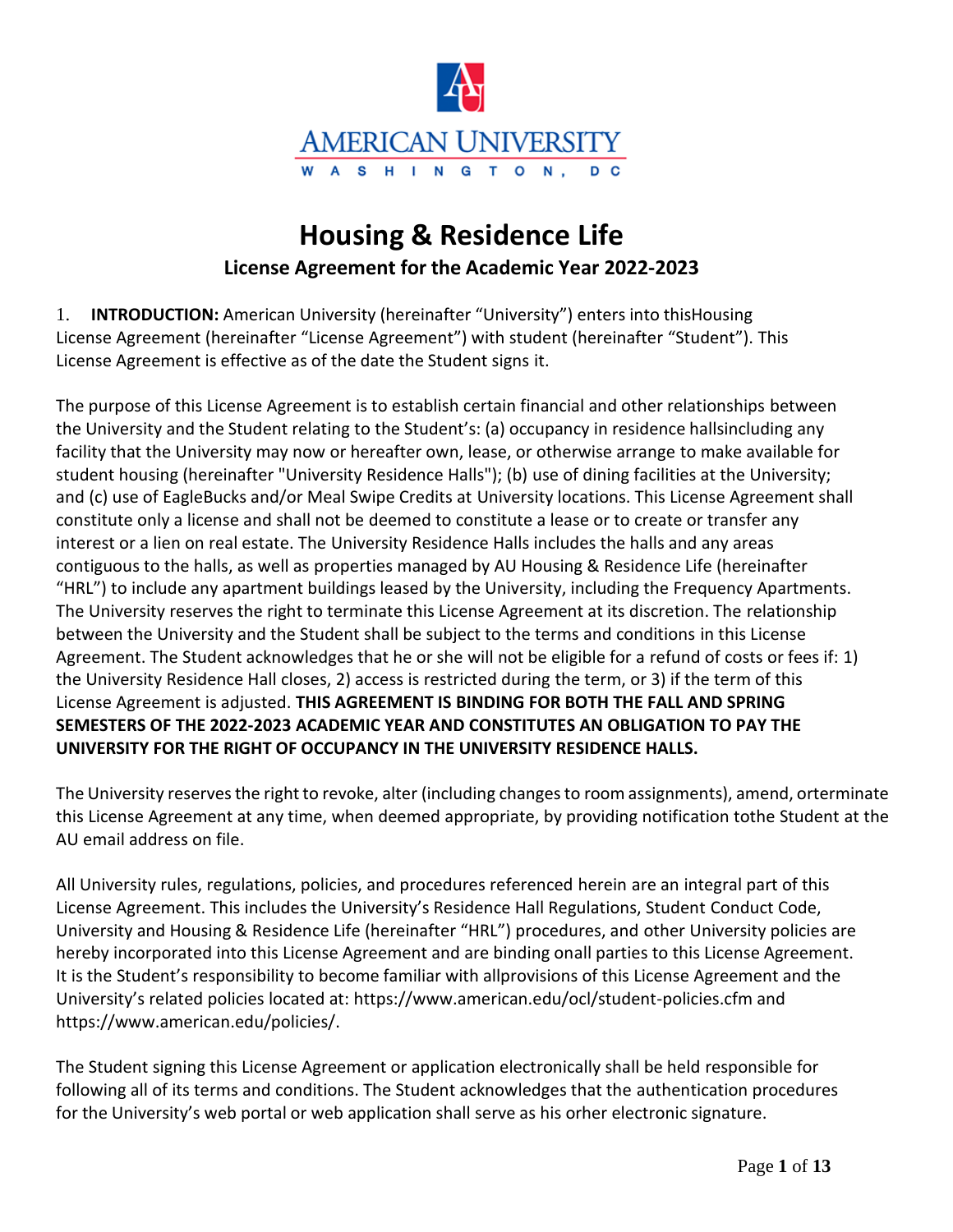Applications submitted electronically, which are followed by a subsequent housing assignment by the University, enters the Student into a legally binding contract with the University and financially obligates the Student to pay for the full term of the License Agreement. Electronic submission of the application information does not guarantee

confirmation of a housing assignment. No oral statement made by any HRL representative shallbe considered a waiver or modification of any terms or conditions.

The Student agrees that this document may be electronically signed and that the electronic signature appearing on it is the same as a handwritten signature for the purposes of validity, enforceability, and admissibility. The Student also understands that he or she may opt-out ofsigning this document electronically by contacting American University.

2. **ELIGIBILITY:** Occupancy in the University Residence Halls is open to all University students in good standing, regardless of race, color, religion, national origin, sex, age, disability,marital status, personal appearance, sexual orientation, gender identity and expression, familial responsibilities, political affiliation, source of income, matriculation, veteran status, an individual's genetic information or any other bases under federal or local law ("Protected

Basis"). All resident Students are subject to all applicable policies and procedures established bythe University. Students who fail to apply for housing by the stated deadline may be placed on a waitlist for housing and may be housed if/when space is available.

3. **TERM OF LICENSE AGREEMENT:** Students who continue to be enrolled at the University shall honor the terms of this License Agreement for both fall and spring semesters. Exceptions will be made if the Student participates in a University-approved Study Abroad or International Co-Op Program or if the Student takes a University-approved leave of absence, asnoted in Sections 10 and 11. Other exceptions to the term of the License Agreement may be made by HRL based on the individual circumstances. If a Student is dissatisfied with a decisionmade by HRL, he or she may submit an appeal to the appeal committee.

4. **DATES OF OCCUPANCY:** Occupancy shall mean the Student's acceptance of assigned accommodations by officially checking into the University Residence Hall by following a prescribed process.

|                        | <b>Contract Billing Date</b>                                       | <b>Contract End Date</b>          |
|------------------------|--------------------------------------------------------------------|-----------------------------------|
| Fall Semester          | 9AM on Saturday, August 27, 2022                                   | Noon on Sunday, December 18, 2022 |
| <b>Spring Semester</b> | 9AM on Saturday, January 14, 2022   Noon on Thursday, May 11, 2023 |                                   |

- A. Move-In Fall Semester: The move dates will be provided at a later date through the Housing and Residence Life website. They are during the week prior to classes beginning.
- B. Move-In Spring Semester: The move dates will be provided at a later date through the Housing and Residence Life website. They are during the week prior to classes beginning.
- C. Winter Break: All assignments are inclusive of fall and spring break periods, the period between fall and spring semesters (winter break), is not included through this HLA. A limited number of halls may remain open over winter break. This is a separate application process. There may be associated charges with winter occupancy.
- D. Graduating Seniors: Fall semester closing for Graduating Seniors is at Noon on Monday, December 19, 2022. All Graduation Seniors must request an extended stay through the AU Housing Portal.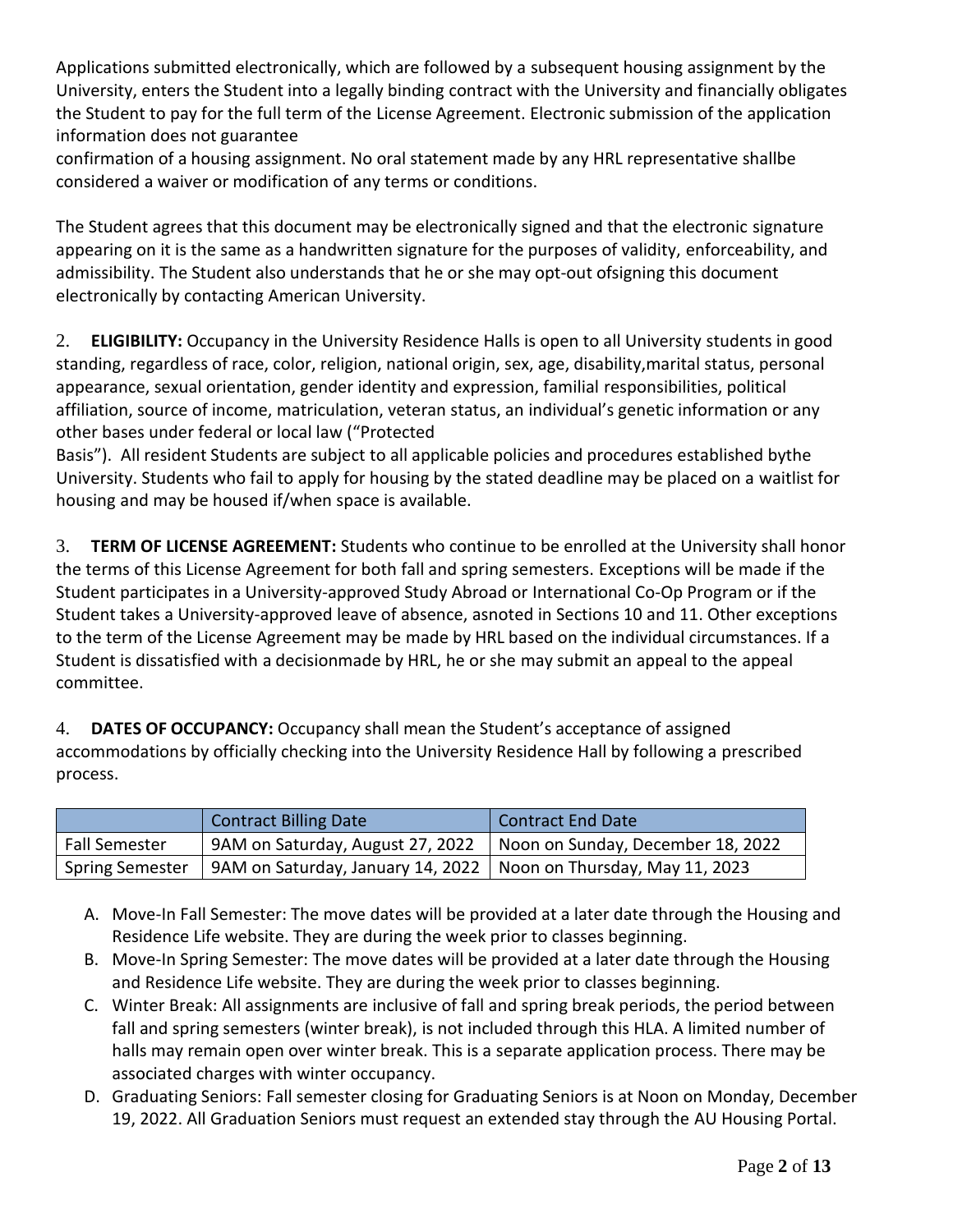- E. Graduating Seniors: Spring semester closing for Graduating Seniors is at Noon on Saturday, May 14, 2023. All Graduation Seniors must request an extended stay through the AU Housing Portal.
- F. Students wishing to remain past the spring contract end date must submit an online request form through the AU Housing Portal at least four (4) weeks prior to move-out. HRL reserves the right to approve or deny such requests. Students given written permission by HRL toremain in housing past the official move-out date(s), should anticipate fewer staff and services (e.g., housing, dining, and maintenance) and may be relocated to a temporary housing assignmentuntil final checkout.
- G. The University reserves the right to adjust any of the dates set forth in this Section 4 at its sole discretion.

# 5. **PAYMENTS**

A. The Student understands and agrees that this License Agreement is for space in the University Residence Halls and not for a specific room or building. In consideration of the room assignment, the Student agrees to pay the University the appropriate charge for the specific roomtype as set forth in the University's published 2022-2023 Housing Rates [https://www.american.edu/ocl/housing/housing](https://www.american.edu/ocl/housing/housing-rates.cfm)[rates.cfm.](https://www.american.edu/ocl/housing/housing-rates.cfm) Due to the nature of residential buildings, the University acknowledges that there may be variations on the overall size and shapebetween like units occupying the same number of students. No additional charge or credit will beassessed to the Student's account to accommodate for any size variations. Charges for student housing will appear on the student account.

B. Academic year (AY) 2022-2023 charges begin and end in accordance with the semester contract start and end dates, not the specific check in and check out date of the Student.Students approved for early arrival or late departure may be charged an additional fee for these accommodations. The costs will be outlined in the application for the early arrival/late departurerequests.

C. Newly admitted students agree to pay a \$200 non-refundable residential housing deposit ("Housing Deposit") upon entering into this License Agreement. The Housing Deposit must be paid on or before the student applies for on-campus housing. Returning students will notbe charged the Housing Deposit but may be subject to cancellation charges as outlined in Sections 11 and 12.

D. Failure to pay for housing charges does not constitute cancellation of this LicenseAgreement by the Student.

E. If the premises are assigned to more than one student, each student shall be responsiblefor his or her own payment but all shall be jointly and severally responsible for any damages beyond reasonable wear and tear, should the premises need or require repairs.

F. A student who occupies a room and then moves out prior to the semester ending, forreasons not considered in the approved list (leaves of absences, withdrawal, study abroad, etc),shall be responsible for the full cost of housing charges for the remainder of the academic yearthrough the Spring 2023 semester.

## 6. **GENERAL TERMS AND CONDITIONS**

A. University Residence Halls may have modified operations during the 2022-2023 academic year. This means services such as housing, dining, maintenance, and other support services, may be provided using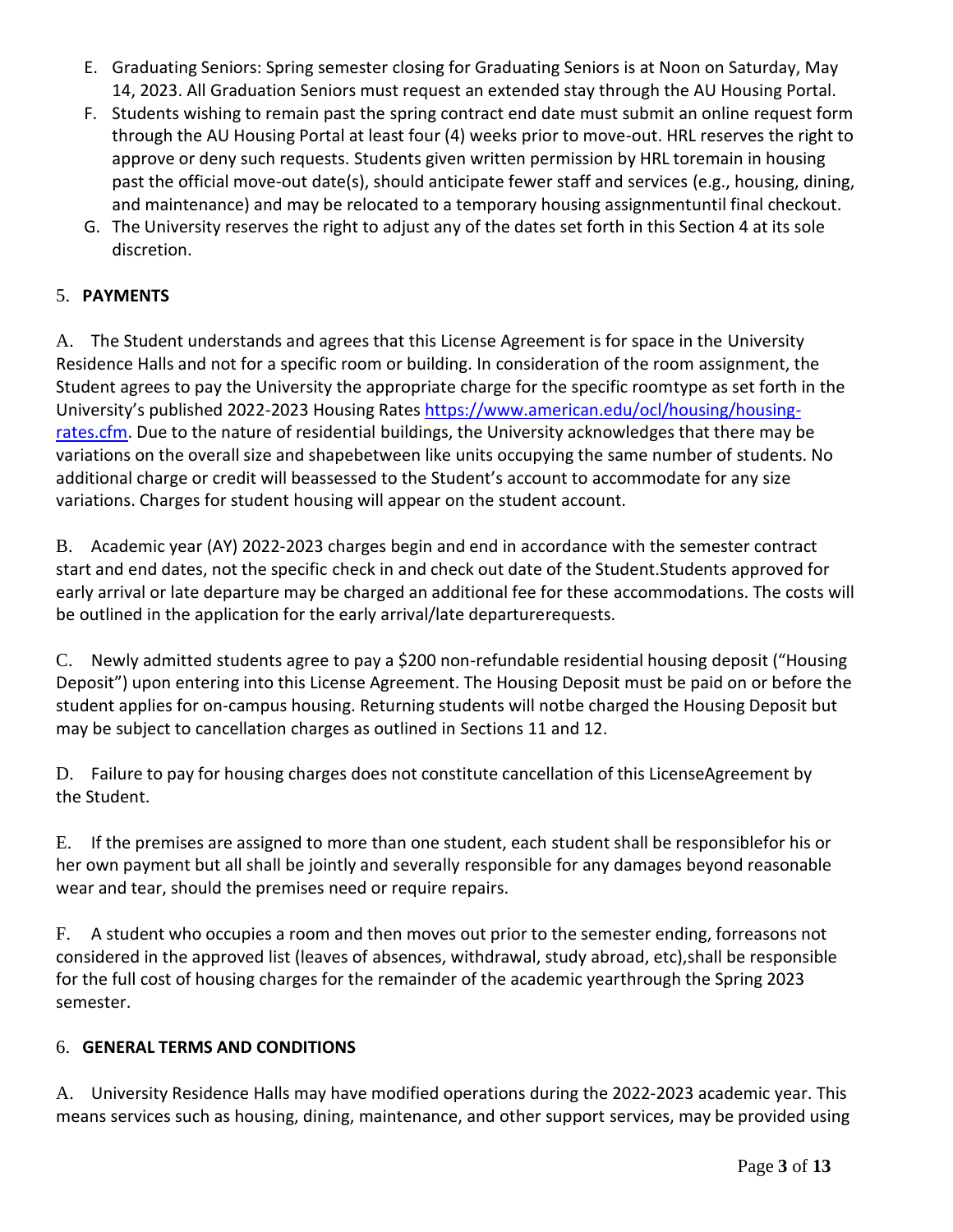modified methods and/or become significantly limited. ResidentAssistants may not be consistently available and on-campus staff, support facilities, and servicesmay be limited and/or available only through online or remote access. University health servicesmay have limited capacity to treat the Student if he or she becomes ill.

B. The Student agrees to use the premises for residential and educational purposes in accordance with this License Agreement and its general policies. The Student will not house anyguest(s) in a University Residence Hall, including lounges or other building public spaces. The premises shall be used exclusively as residence hall lodging for study and living purposes by theStudent and shall not be used as a salesroom, office, storage area, service area, or for any commercial purposes. Soliciting, selling, or promoting any goods or services in the University Residence Halls is prohibited.

C. The Student agrees and is responsible for documenting any damages within 24 hours of occupancy on the Room Inventory Form (RIF). Upon occupancy, the Student shall be responsible for reasonable care of the room and the furniture contained therein and shall reportany damages to the room and/or furniture as soon as possible.

D. Only the Student may occupy the space assigned by the University. No assignment ofrights or sublicensing shall be permitted under this License Agreement to a third party.

E. The provisions of this Section 6 shall not prevent the University, however, from reassigning, relicensing, or taking any other action permitted upon termination of this License Agreement under the provisions of Section 11 and 12.

F. Room assignments may be changed only upon written authorization from HRL. Prior to any change in room assignment, HRL requires that the Student use good faith efforts to resolve any conflicts that may arise, including but not limited to meeting with building staff and engaging in a discussion or mediation with their roommate(s). Under normal conditions, no changes of room assignments will be made during the first two (2) weeks or last four (4) weeks of each semester. Roommate assignments are made without regard to race, color, national origin,religion, or any other Protected Bases (as that term is defined in the University's Discrimination and Sexual Harassment Policy and available at [https://www.american.edu/policies/au-community/discrimination-and-non-title-ix-sexual](https://www.american.edu/policies/au-community/discrimination-and-non-title-ix-sexual-misconduct.cfm)[misconduct.cfm\)](https://www.american.edu/policies/au-community/discrimination-and-non-title-ix-sexual-misconduct.cfm).

G. The University reserves all rights concerning any room assignment, reassignment and/or adjustment in accommodations it may consider necessary. The University reserves the right to consolidate student space as the University sees fit (consolidation refers to reassigning students without roommates together to create more space). The University further reserves the right to make room changes during the year as deemed necessary by HRL. The Student's occupancy in the University Residence Halls may require room sharing with one or more fellow students. The University reserves the right to assign the Student to temporary space, when necessary, and to reassign the Student to permanent space as it becomes available. If a vacancy occurs in the room the Student is assigned to, the Student must maintain the open space so that itis ready for a new occupant at any time. The Student agrees to provide a welcoming environmentfor his or her roommate(s) in the room and any newly assigned occupant.

H. The Student's failure to occupy an assigned space by 5 p.m. on the first day of classes could result in the reassignment of the room to another student, unless the Student sends an advance written request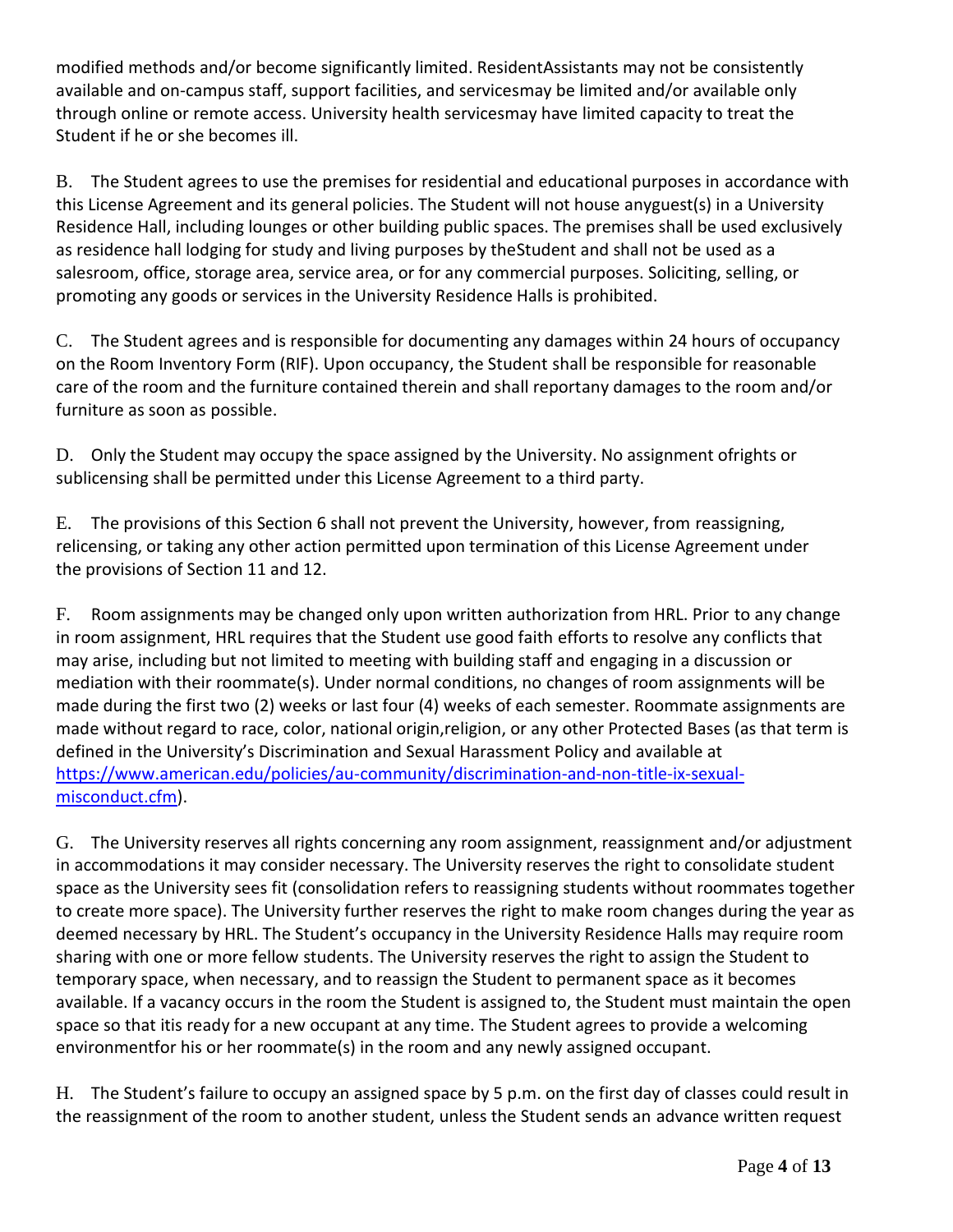for an extension of the arrival period and such request is granted in writing by HRL. If the Student fails to occupy the room assignment by the first day of classes, heor she may be subject to housing cancellation fees.

I. The University does not insure the Student's personal property. The University disclaims all liability and shall have no responsibility for any theft, damage, destruction, loss, etc., of any personal property including, but not limited to, money, valuables, equipment or any personal property whatsoever belonging to or in the custody of the Student, whether caused by an intentional or negligent act, failure to act, natural causes, fire or other casualty. The Universityshall have no liability for the failure or interruption of utilities or from conditions resulting from failure or interruption of the same. The University encourages the Student to obtain personal property insurance or have their parent's/guardian's insurance policy extended to include his or her personal property in the University Residence Hall.

J. The Student agrees to provide all personal contact and emergency contact informationin the University's central database and AU Housing Portal and update such information when and if it changes.

K. The Student is required to check-in at the front desk at the start of every semester toconfirm occupancy of the assigned University Residence Hall space.

L. The University may take photographs and video of the Student and/or the premises during events held throughout the year in the University Residence Halls, which may be utilizedin University marketing and communication materials. In the event a Student objects to taking aphotograph or participating in video filmed at the University Residence Hall, the Student shall immediately notify the event coordinator prior to the event.

# 7. **CONDITION OF THE PREMISES**

A. The University agrees to use reasonable efforts to provide, and the Student agrees to use reasonable efforts to maintain, the assigned premises and all public areas in and around the premises and accessible to the Student in a clean, safe and sanitary condition. Upon termination of this License Agreement, the Student agrees to leave the assigned room, its furnishings, and its equipment in as good an order and condition as they were upon commencement of the occupancy, reasonable wear and tear excepted. University housing staff members will conduct aninventory of furnishings and make an assessment of room damages, if any, to the responsible individual(s). Any personal property left in a room following the expiration or termination of the License Agreement shall be deemed abandoned, and may be immediately disposed of by the University, with no liability for such disposal. The Student may be charged for the cost of removal or disposal of any abandoned property.

B. The Student shall make no alterations to the premises; shall not damage or permit damage to any part of the premises; shall not do anything that constitutes a fire or health hazardon the premises; and shall not permit the accumulation of waste and refuse within the premises.Violation of these terms and conditions by the Student may be the basis for disciplinary action, including, but not limited to, dismissal from the University Residence Halls and possibly, the University.

C. The Student agrees that he or she may not duplicate mailbox keys or access cards provided by HRL. The Student further agrees to pay a replacement charge, the amount of whichwill be stated at check in,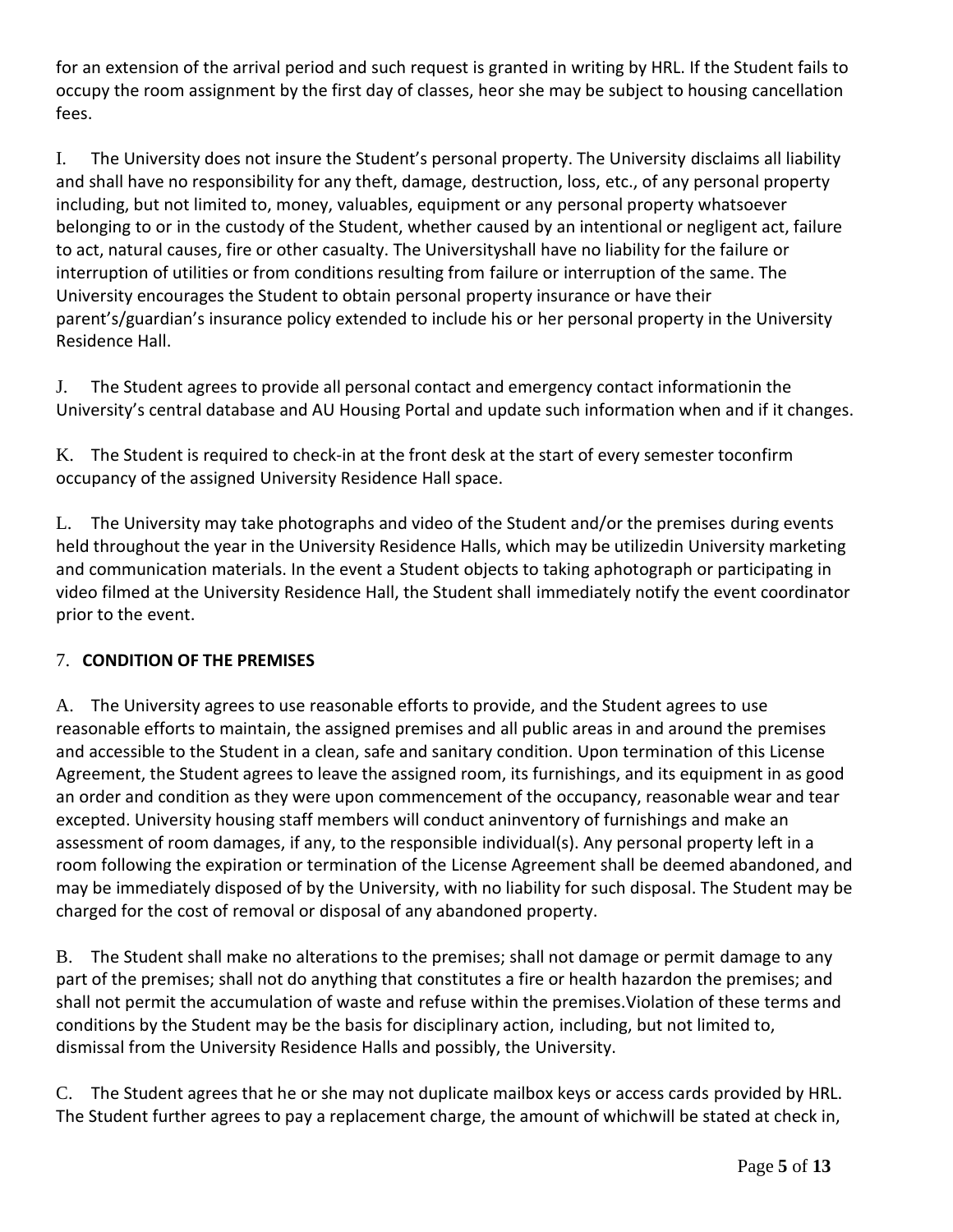for any mailbox keys or access cards which are lost or not returned toHRL when this License Agreement ends.

D. When leaving the University Residence Halls at the end of the year or when terminating housing during the school year, the Student agrees to follow the prescribed check-outprocedures. The Student further agrees that, if he or she intends to leave the University Residence Hall permanently, the Student will notify HRL by submitting a housing cancellation form at least 48 hours prior to leaving the premises. HRL may assess a \$100 improper checkout fee to the Student's account for failing to follow the prescribed checkout procedures.

## 8. DAMAGES, REPAIRS AND CHARGES

The following examples are some of the commonly billed damages found in resident rooms. With a bit of care, residents can avoid all of these!

- Tape marks on the walls/doors/windows/ceilings
- Decals/stickers or residue from such
- Missing/damaged furniture and signage (including scratches, dents, and gouges)
- Carpet, trash or recycling items left in room
- Missing/broken ceiling tiles
- Holes in or missing screens
- Bent/damaged blind slats
- Dismantled or damaged room smoke detectors

A. Damage Charges At the time of checkout a room/building will be assessed for damages. These damages charges will be assessed to the students AU account. A list of charges at <https://www.american.edu/ocl/housing/policies-procedures.cfm> represents the minimum charge amounts that may be applied to a student upon inspection.

#### B. Community Damages

Our expectation of all community members is that they will respect the community grounds, buildings and furnishings. If extensive vandalism occurs and no one is identified as specifically responsible, Community Damages may be assessed. If damage to residence hall facilities occurs and it is possible and appropriate to assign responsibility for the damage, the cost of repairs is charged to the individual or group. Housing reserves the right to bill a floor or hall for repetitive or excessive cases of common area damage. See previous section for damage billing amounts.

## 9. **MAINTENANCE OF THE PREMISESS, ACCESS, AND UTILITIES**

A. The University shall provide for general maintenance and upkeep of the premises, including the cleaning of common areas at scheduled times. The Student shall inform HRL or Facilities Management staff of any special maintenance or repairs required. Submission of a maintenance or repair request waives the notice required for entry into the space. General maintenance and repair work shall be performed at reasonable times. Facilities Management orHRL will perform maintenance and repairs as quickly as possible.

B. To ensure proper upkeep of the premises by the Student, the University shall have the right, after first having given reasonable notice, to enter and/or inspect the premises at any time. Inspections shall be performed at reasonable times, whether or not students are present, except incase of an emergency.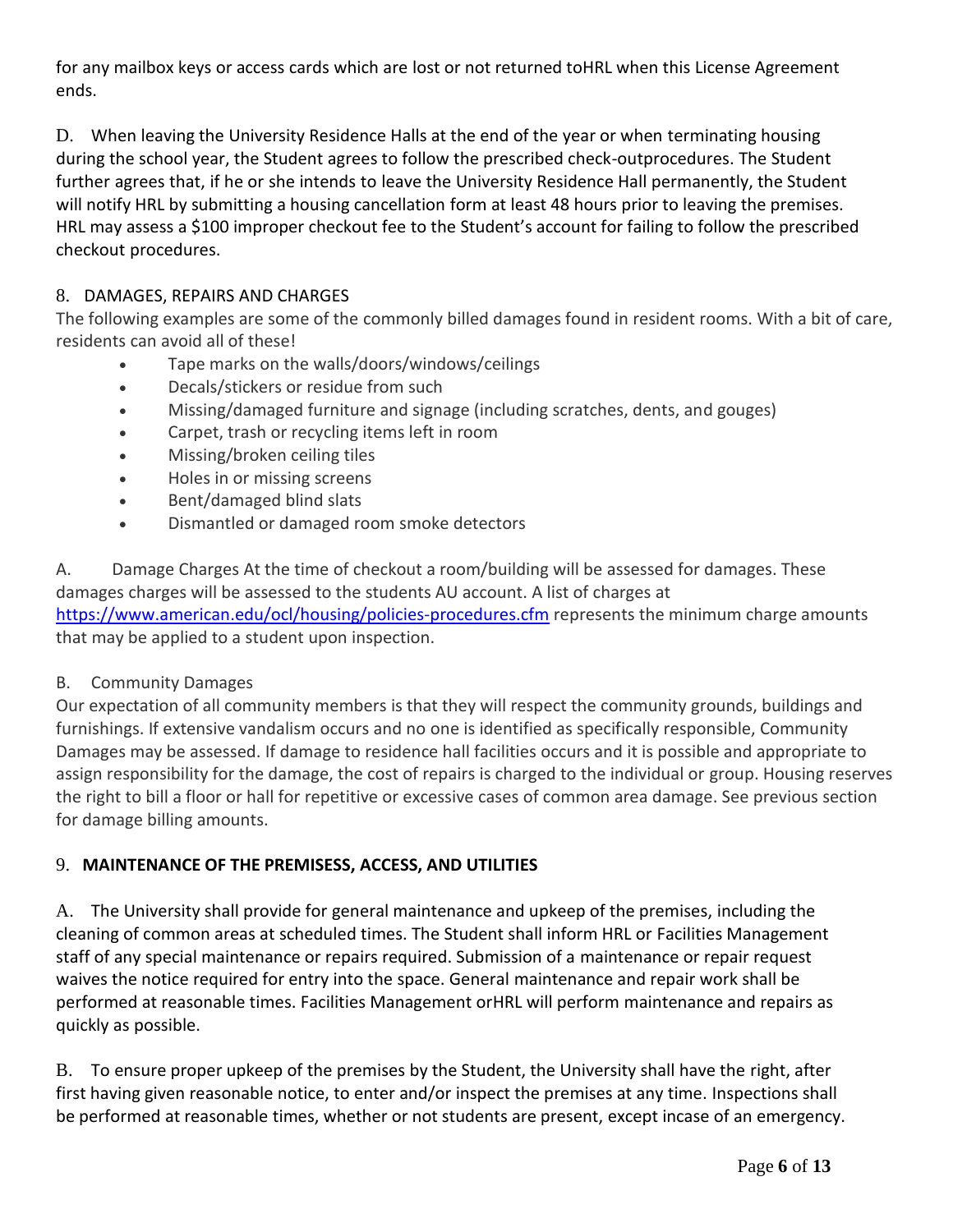The Student agrees not bring or store any Prohibited Items (as that term isdefined by HRL) in the University Residence Halls (*see* [https://www.american.edu/ocl/housing/packing.cfm\)](https://www.american.edu/ocl/housing/packing.cfm). Any Prohibited Items found during inspections will be immediately confiscated and disposed of, without compensation or reimbursement to the Student. Each Student shall comply with all health and safety regulations, at all times. The health and safety inspections are not intended to be a substitute for Student compliance.

C. In exigent circumstances, University staff may also access the premises and conduct an administrative search, with or without the Student's permission, when there is reason to believe that a violation of law or University policies, procedures, or regulations has occurred orthere exists a potential threat to the health and/or safety of the Student or the AU community.

D. The University may maintain limited common cooking facilities within the UniversityResidence Halls (provided, however, that the Student maintains sanitary conditions), and laundryfacilities for the Student's use. The University shall also provide to the University Residence Halls electricity, heat during cold seasons, cooling during warm seasons, hot and cold water, andshared sanitary facilities. The University shall have no liability for failure to provide these services, if and when such failure may be due to accidents, health or medical emergencies, epidemics, pandemics, governmental regulations, riots, strikes, shortages, or another condition beyond the University's reasonable control.

E. The Student shall save and hold harmless, indemnify and defend the University, itstrustees, officers, employees, and agents from and against any liability to the Student or any invitees and guests for any property damage or personal injury occurring in the University Residence Halls, except where such property damage or personal injury is the result of a negligent act of the University.

F. The University shall be responsible for the maintenance of life safety equipment in the University Residence Halls. Such equipment shall include all sprinkler systems, hardwired smoke detectors and heat detectors, fire alarms, indicators and pull stations, and fire extinguishers. Altering or tampering with any life safety equipment is strictly prohibited and mayresult in disciplinary action against a student, up to and including termination from housing.

## 10. **UNIVERSITY REGULATIONS**

A. The Student shall conform and comply with all laws and regulations of the District ofColumbia and the United States of America.

B. The Student shall abide by the Student Conduct Code, University Residence Hall Regulations and any other regulations adopted and published by any governing bodies recognized by the University within the University Residence Halls; and University regulationsgoverning the use of alcohol, smoking and illegal drugs, guest and hall entry procedures and unauthorized animals; all of which are made a part hereof and specifically incorporated into thisLicense Agreement. University policies are available at the website: <http://www.american.edu/policies/>

C. In the event of a pandemic, epidemic or other health or safety emergency, the Studentshall abide by any policies, rules, or restrictions adopted and published under University authority, including but not limited to, those related to:

• Restricted or limited access to University Residence Halls;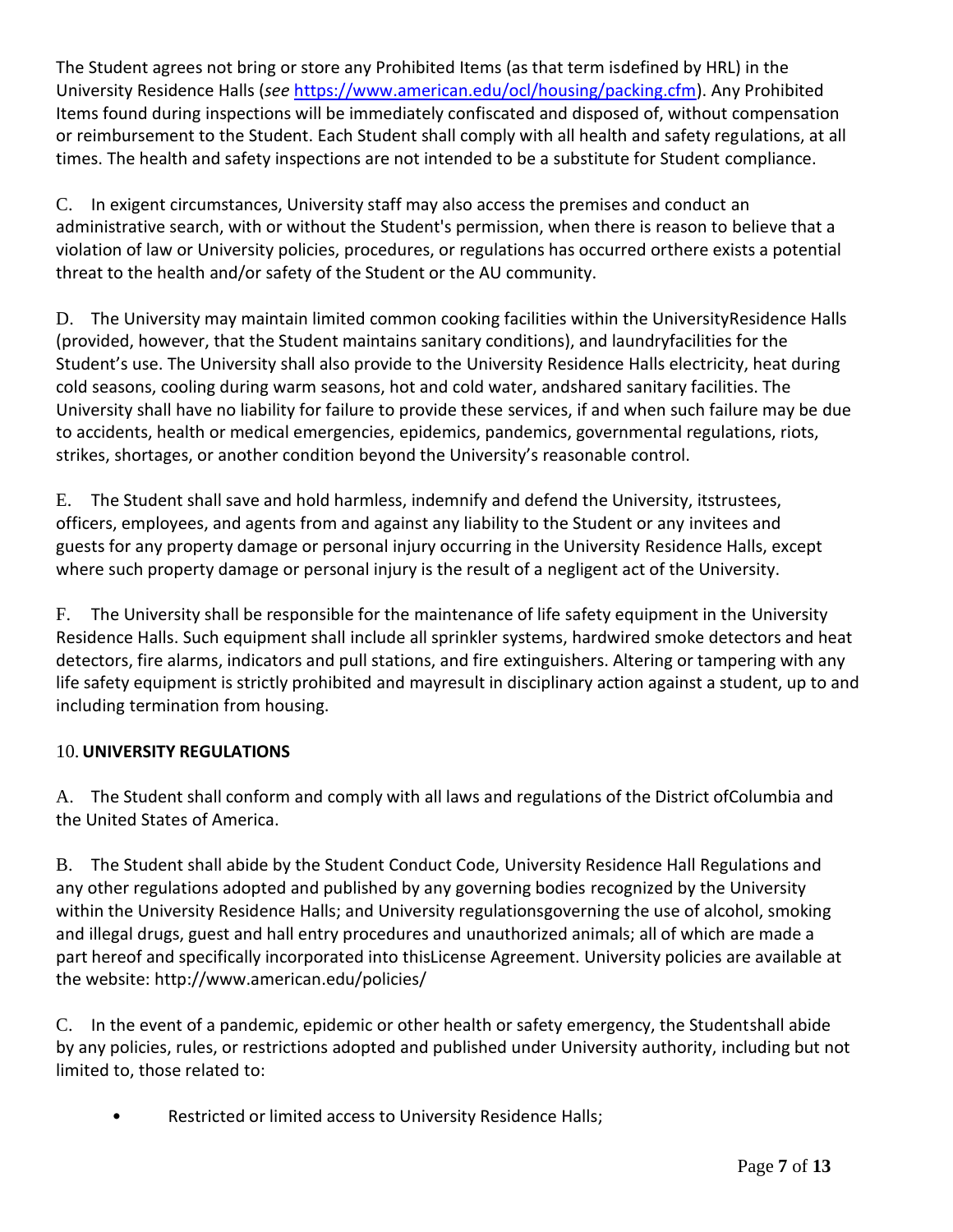- Personal conduct such as requirements related to Social Distancing and theuse of masks and other health safety devices while in common areas;
- University Required Vaccinations
- Allowing guests into University Residence Halls; and
- Medical testing or contact tracing requirements.

D. Related to the possession and/or consumption of alcohol in the University ResidenceHalls, the Student agrees and acknowledges that:

- Alcohol is only allowed in the premises when all residents of that unit are 21years of age or older;
- Alcohol is prohibited in University Residence Hall common areas such aslounges, outdoor areas, hallways, and bathrooms;
- Alcoholic beverages may not be delivered to University Residence Halls bymail or personal delivery by commercial businesses or suppliers; and
- Quantities of alcoholic beverages permitted to be brought into or stored in anyUniversity Residence Hall are limited to reasonable amounts for the number of students assigned to the living unit. Residents are prohibited from possessing, furnishing, consuming, or serving from a large volume or common sources of alcohol, including but not limited to kegs, beer balls, and punch bowls.

#### 11. **CANCELLATION**

A. Cancellation is defined as the termination of the Student's housing application orassignment.

B. If the Student seeks to cancel a housing application or assignment, the Student mustsubmit the appropriate HRL cancellation form. Notification in any format other than the HRL cancellation form or notice to other employees or departments within the University does not constitute proper notification of a housing cancellation.

C. A new First-Year or Transfer student who applies for housing and receives an assignment for the fall or spring semester and subsequently cancels the housing assignment priorto occupancy will forfeit the \$200 housing deposit.

D. A current or returning student (not new to the University for the fall semester) who applies for and receives a housing assignment for the 2022-2023 academic year, and subsequently cancels the housing assignment will be responsible for the following cancellationfees:

i. If participating in Returning Student Room Selection, students who select a space have until 3/25 to cancel at no fee.

ii. Students who receive a housing assignment on or after 3/26 have 72 hours to cancel at no fee.

E. Cancellation Fee Schedule:

Here is your cancellation fee if you cancel your housing during the timeframes listed below and are outside of the 72 hour cancel window.

- March 26 through April 30: \$1,000.
- May 1 through May 31: \$1,500.
- June 1 through June 30: \$2,000
- July 1 through July 31: \$2,500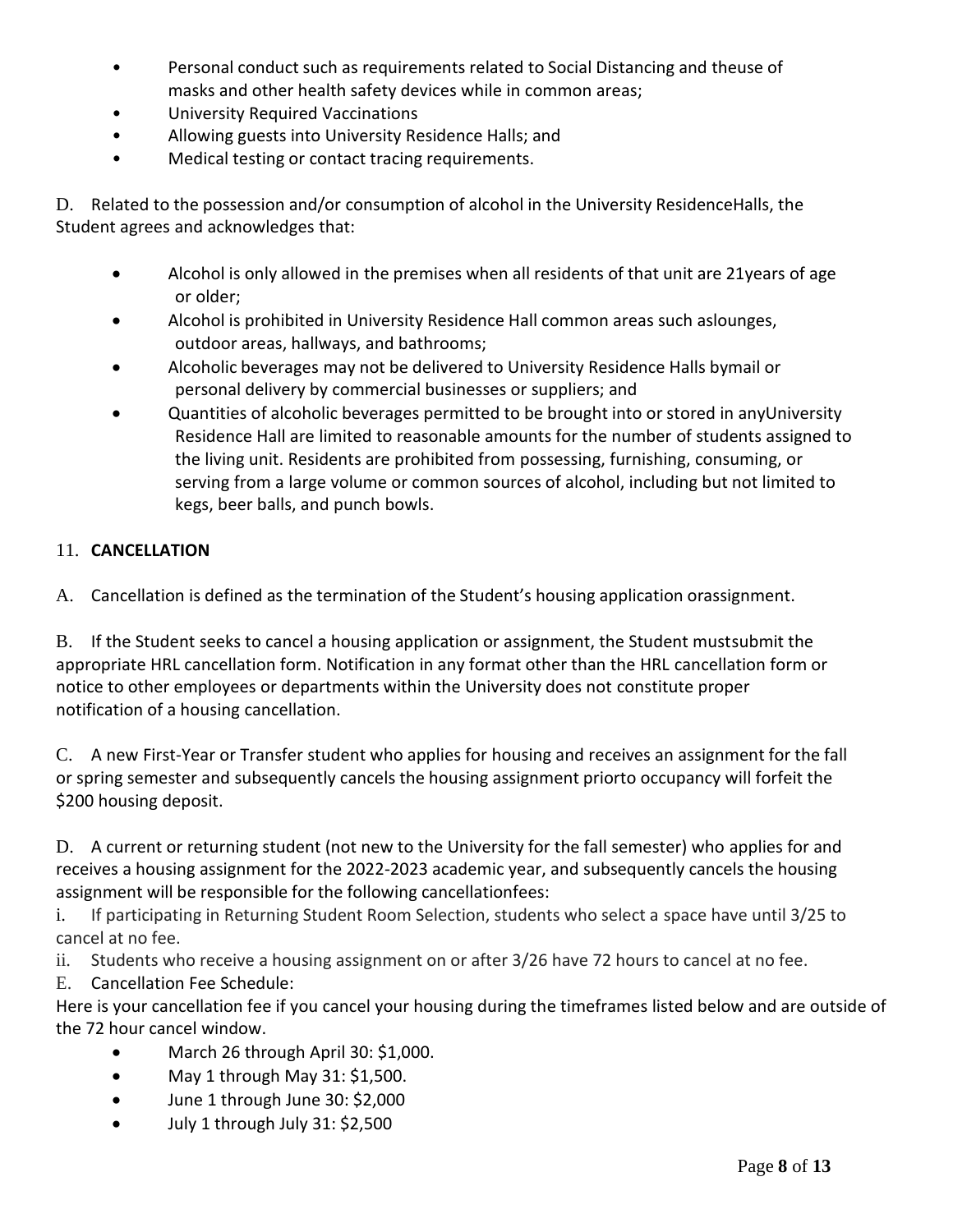- August 1 Forward: No refund for Fall Housing Room Cost
- Upon check-in for the fall housing assignment, the student shall be responsible for the entire Fall and Spring (Academic Year) housing charges.

E. Below is a list of approved rationale to have your cancellation fee waived. If a student is currently in occupancy of the room, they will be charged a daily rate until approved and officially move out.

- Participating in an AU Abroad-approved study abroad program;
- Taking an AU-approved leave of absence;
- Having withdrawn from all classes;
- Having graduated at the end of the fall semester and not attending in thespring semester; and/or
- Having transferred to another school.

F. A current or returning student (not new to the University for the spring semester, andnot already living in on-campus housing during the Fall 2022 semester) who applies for and receives a housing assignment for Spring 2023, and cancels after December 1, 2022, will be responsible for the following cancellation fees:

- Before December 1, 2022: No fee.
- Between December 1 2022, and December 16, 2022: \$1,000.
- Between December 17, 2022, December 31,2022: \$1,500.
- **■** January 1, 2023 and forward: \$2,500.

G. A student who receives a Spring 2023 housing assignment after December 1, 2022, will have 72 hours to submit a cancellation form. After 72 hours, the cancellationfee schedule described above will apply.

#### 12. **TERMINATION**

The University may terminate this License Agreement for the following reasons:

A. The University has made a determination that it is in its best interest to terminate thisLicense Agreement.

B. The Student ceases to be enrolled at the University.

C. The Student violates any of the terms and conditions of this License Agreement or as acondition of a disciplinary sanction, the Student is prohibited from living in a University Residence Hall. D. The Student engages in behaviors, activities, or modes of living which jeopardize thehealth and/or safety of others living in University Residence Halls.

E. In the event the License Agreement is terminated in accordance with Sections 11(A)- (D) above, the student shall vacate the space on or before the effective date of termination ("Termination Date"). After the Termination Date, the University shall be entitled to immediate possession of the space and may take any action necessary to secure possession, without any further notice of any kind to the Student. Any personal property left in the space by a student shall be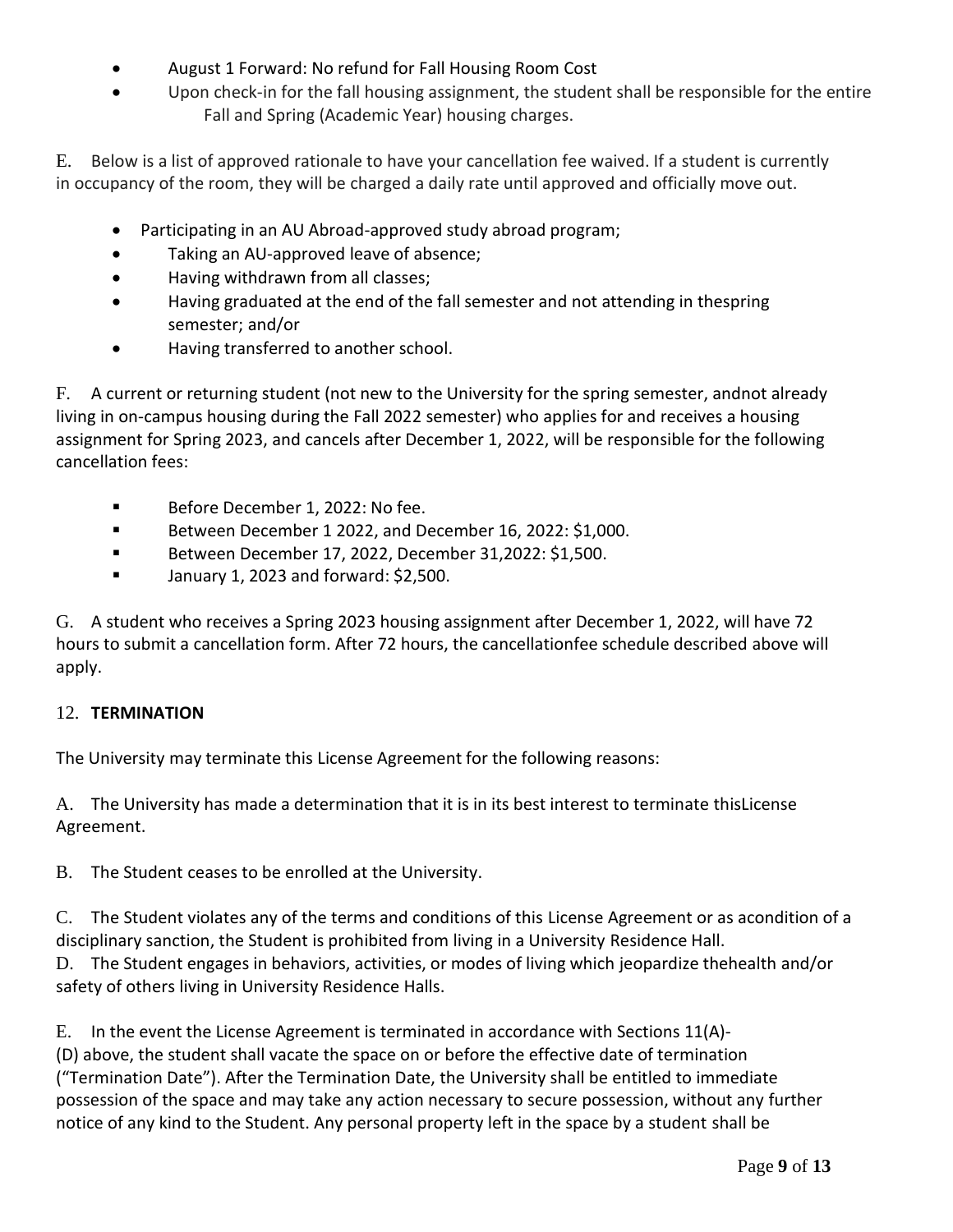considered abandoned property and the University may either dispose of or store the student's personal property, without any liability for any damages or loss. The student may be liable for storage or disposal fees.

F. Students may submit an appeal of a housing cancellation or termination charges according to the procedures outlined in the HRL website. Appeals will be reviewed by a committee at the appropriate time. Students are encouraged to wait until an on-campus housingtermination appeal has been granted before executing an off-campus lease.

G. If the Student fails to vacate the assigned space upon termination of the License Agreement, the Student will be deemed a trespasser and subject to all available remedies, including but not limited to, student disciplinary charges. A student whose License Agreementhas been terminated may be refused assignment of housing space at a later date.

H. The Student and the University agree that no month-to-month occupancy can occurafter the termination date of the License Agreement.

I. Students are advised to enroll in the tuition insurance plan to minimize financial lossesshould the Student suffer serious illness or accident and have to withdraw from the University before completion of the semester.

# 13. **DINING SERVICES: MEAL PLAN ENROLLMENT/CANCELLATION BASED ONHOUSING PLACEMENT**

A. All first and second-year Students are required to enroll in a meal plan.

B. First and second-year Students may cancel a meal plan only upon official cancellationor termination of on-campus housing. All other students (residential or non-residential) may request to change or cancel a meal plan from the time of enrollment through the deadline.

## 14. **DINING SERVICES: DETAILS, MEAL PLAN CHANGES, CANCELLATIONS**

A. Requests for release from any minimum requirement based on religious or dietary considerations must be submitted to the AU One Card & Dining Office. The University will make reasonable attempts to accommodate religious considerations and medical dietary needs. IIf the University cannot meet these accommodations, then the request for release will be considered. Students requesting a waiver of meal plan requirements on medical-dietary groundsmust submit appropriate documentation with the AU Academic Support and Access Center.

B. For the fall term, meal plans begin with dinner on the first Sunday prior to the start of student Welcome Week at the University and terminate with lunch on the last day of the final exam period for undergraduate students. For the spring term, meal plans begin with dinner on theSunday before classes begin and terminate with lunch on the last day of the final exam period forundergraduate students.

C. Meal Swipe Credits, which are used to purchase food and beverages from dininglocations, are non-transferable to any other individual or account.

D. Fall unused Meal Swipe Credits do not roll over to the spring semester. Any Meal Swipe Credits not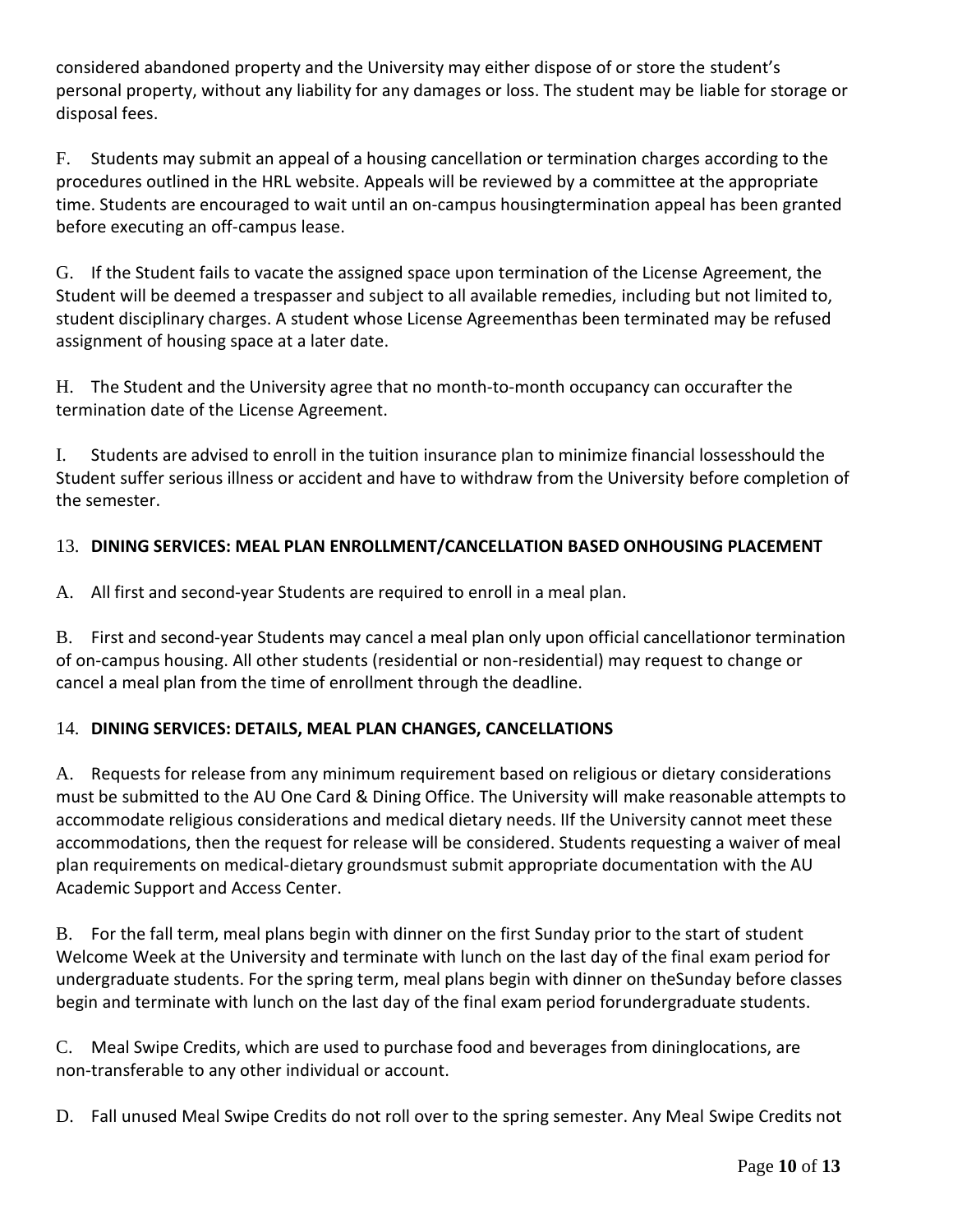used by the student will be forfeited. All Meal Swipe Credits will expire withlunch on the last day of the final exam period for undergraduate students and will not carry overfrom one academic year to the next.

E. EagleBucks balances will carry forward throughout the Student's tenure at the University. If the Student has a minimal meal plan requirement, they will be enrolled in the samemeal plan for both Fall and Spring semesters, unless the Student requests and is approved for cancellation or change of a meal plan during the designated change/cancellation period.

F. After the end of the change/cancellation period, the Student may cancel a meal plan only upon official withdrawal or leave of absence from the University. If the Student requests and is approved for a change or cancellation of a meal plan for the Fall semester, that change, orcancellation is automatically applied to the Spring semester.

G. If the Student cancels the meal plan during the meal plan change/cancellation period,they will be charged for the number of dining days they remained enrolled in the meal plan. Charges and refunds for meal plans are calculated based on the type of meal plan in which the Student is enrolled, the amount of time enrolled in that meal plan, and the value of dining days during the semester.

H. The University reserves the right to change the manner in which it provides meals tostudents to ensure the health and safety of the AU community.

## 15. **STORED VALUE- EAGLEBUCKS**

A. A Stored Value account is a declining balance campus cash ("EagleBucks") accountassociated with the Student's AU One Card ("Card"). Use of the Card and EagleBucks are subject to all applicable University rules and regulations. Improper use of the Card and/or EagleBucks may result in action by Student Conduct and Conflict Resolution, HRL, and/or AUPublic Safety.

B. By entering into this Agreement, the Student agrees to the terms and conditions of theEagleBucks program.

C. Only the Student pictured and named on the card is authorized to use the Card. EagleBucks are nontransferrable. The Student must present the Card at the time of an EagleBucks purchase. Individual vendors may require additional identification at the point of purchase to verify identity and may refuse the sale of goods or services if additional identification cannot be provided. Only the most recently printed Card and issue code is valid foruse with EagleBucks.

D. One Card & Dining Services ("OCDS") reserves the right to change the account termsand conditions at any time. Changes to the terms and conditions will apply to all Cards in circulation. The most current terms and conditions for stored value accounts are located: [http://www.eaglebucks.com.](http://www.eaglebucks.com/)

E. EagleBucks accounts are non-interest bearing.

F. Cash withdrawals of any kind from an active EagleBucks account are not permitted.

## 16. **STORED VALUE- SEPARATION AND INACTIVE ACCOUNTS**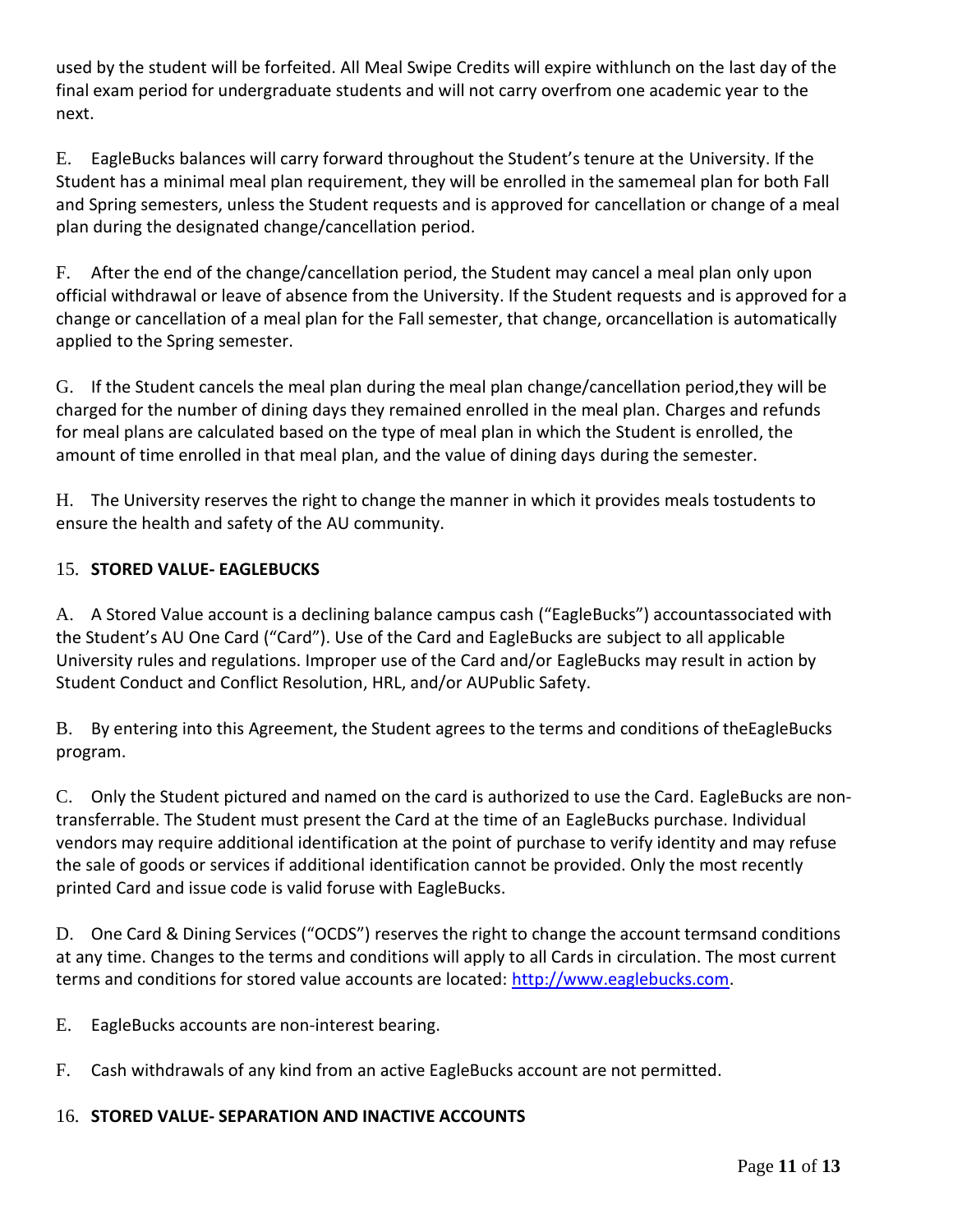A. If the Student separates from the University, the Student may request a refund of remaining balances on the Card in writing to OCDS. The Student's balance (if any) will be returned (less a \$5.00 processing fee) to their University student account or via refund check ordirect deposit.

B. If the Student does not utilize their EagleBucks account (i.e., no purchases have beenmade and/or no money has been added to the account and the Student has not otherwise communicated in writing to OCDS concerning the account) for a continuous period of twelve

(12) months, then the University will assess the account a dormant account fee of \$5.00 permonth thereafter, as long as the account remains open and inactive.

C. If no activity has occurred on the Card and the Student has not otherwise communicated in writing to HRL concerning the account for a continuous period of more than thirty-six (36) months, under District of Columbia (hereinafter "D.C.") law, the EagleBucks willbe deemed abandoned property that the University must deliver to the D.C. government. If the University has delivered the remaining balance to the D.C. government, the Student must seek the funds from the D.C. government directly (more information available at: [https://cfo.dc.gov/service/unclaimed-property\)](https://cfo.dc.gov/service/unclaimed-property).

# 17. **STORED VALUE- FRAUD PREVENTION**

A. It is the Student and card holder's responsibility to notify AU Police Department and/or the University OCDS at once if there are mischarges, transactions the Student did not make, or if a Card has been lost or stolen. The Student can activate or deactivate the use of EagleBucks by logging in at: [http://www.eaglebucks.com](http://www.eaglebucks.com/) or calling AU Public Safety's non-emergency line at (202) 885-2527. Emailing (idcards@american.edu) is an additional way to report a lost or stolen card, but this method of notification may take extra time to be reviewed and acted upon. The Card can only be reactivated via email from the University provided emailaccount or by personally visiting OCDS.

B. If no activity has occurred on the Card and the Student has not otherwise communicated in writing with OCDS about the account for a continuous period of more than thirty-six (36) months, under District of Columbia law, any EagleBucks in the account will be deemed abandoned property and sent to the District of Columbia government. If the Universityhas delivered the remaining balance to the District of Columbia government, the Cardholder must contact the District of Columbia government directly (more information available at [https://cfo.dc.gov/service/unclaimed-property\)](https://cfo.dc.gov/service/unclaimed-property).

# 18. **ASSUMPTION OF RISK**

By residing in a University Residence Hall, the Student agrees and acknowledges that he or shemay be exposed to risks that may result in illness, personal injury, or death. The Student understands, acknowledges, accepts, and assumes all risks to his or her health and safety that may result from residing in a University Residence Hall. The Student also acknowledges and agrees that the University cannot control these risks and may not be able to provide healthcare. The University is not responsible for any expenses or damages associated with any illness, personal property or any personal injury a Student may sustain while residing in the UniversityResidence Hall.